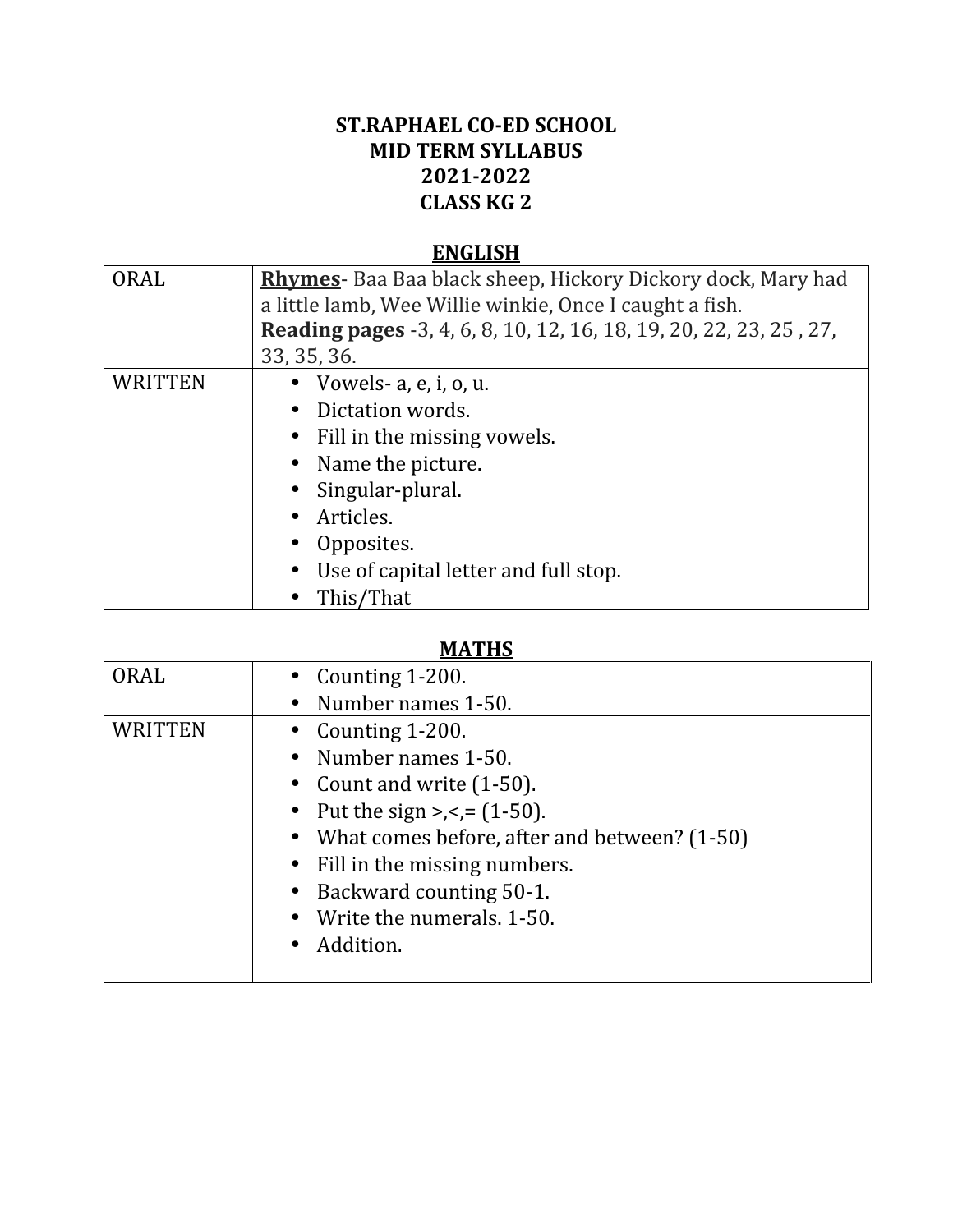## **EVS**

| ORAL           | Animal sounds.                     |
|----------------|------------------------------------|
|                | Animals homes.                     |
| <b>WRITTEN</b> | Body parts.                        |
|                | Sense organs.                      |
|                | Domestic and wild animals.         |
|                | Animals live on land and in water. |
|                | Young one's.                       |
|                | Animals' homes.                    |

#### **HINDI**

| ORAL           | Rhymes-मेरा भारत, सड़क, पी पी पी पी , तोता, मेरा घर। |
|----------------|------------------------------------------------------|
| <b>WRITTEN</b> | वणमाला                                               |
|                | बिना मात्रा के शब्द और वाक्य                         |
|                | आ, इ( ि) और ई (ी )को मात्रा                          |

# **FINAL TERM SYLLABUS**

## **ENGLISH**

| ORAL    | <b>Rhymes-</b> London Bridge, Teddy Bear, Pat-a-cake, Pumpkin eater, |
|---------|----------------------------------------------------------------------|
|         | Little jack Horner.                                                  |
|         | <b>Reading:</b> -page 29, 31,                                        |
|         | 33, 37, 44, 46, 48, 49, 50, 56, 60, 39, 40, 41, 42, 54, 58.          |
| WRITTEN | Dictation words.                                                     |
|         | Gender                                                               |
|         | In/on/under.                                                         |
|         | These/Those.                                                         |
|         | Infront of/near/behind.                                              |
|         | Use of I- My.                                                        |
|         | He-his/she-her.                                                      |
|         | Has/Have.                                                            |
|         | Yes/No.                                                              |
|         | Actions words.                                                       |